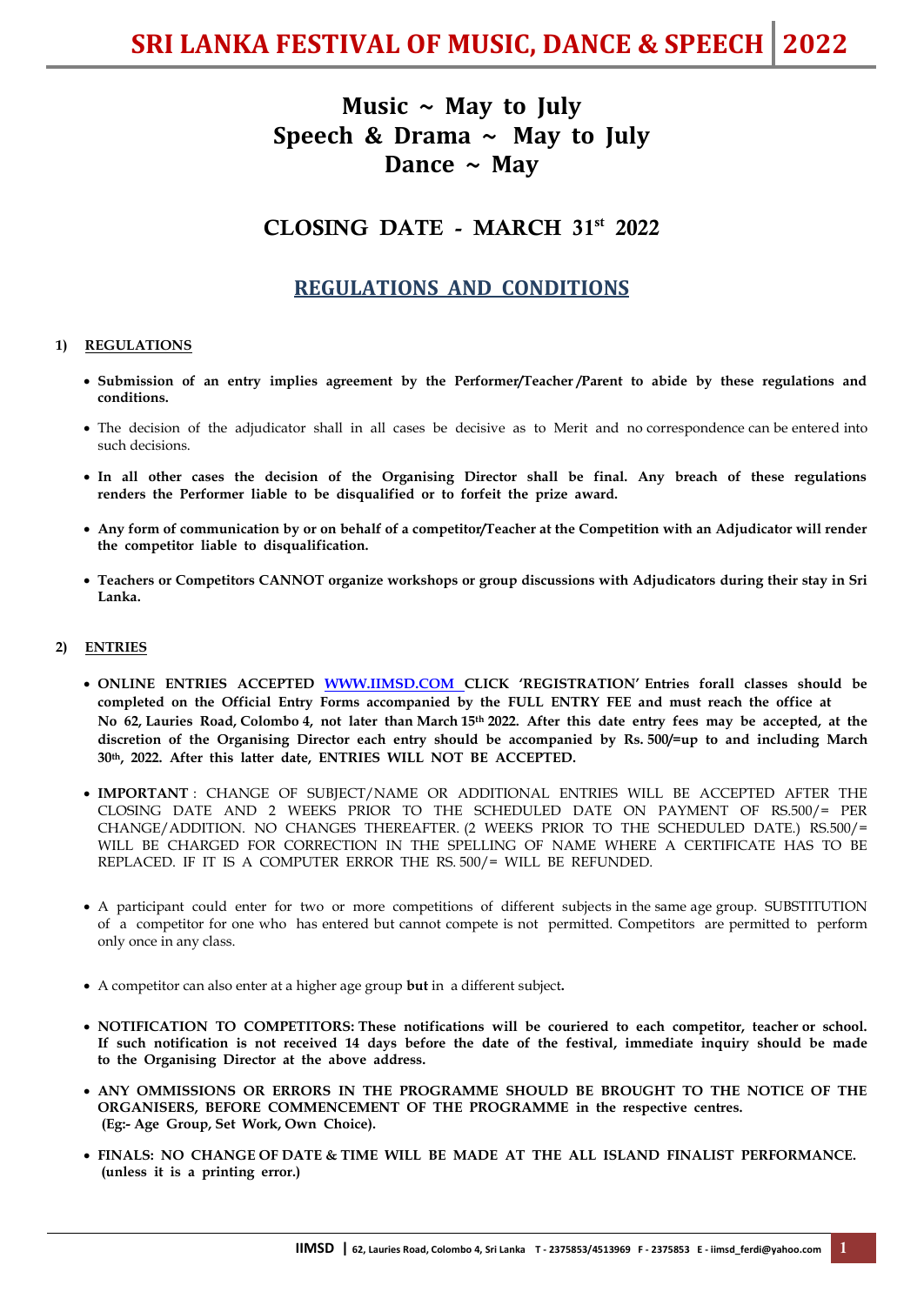# 3**) CENTRES 2022**

Ambalangoda /Anuradhapura / Akurana / Athurugiriya / Aluthgama / Bandarawela / Balangoda /Badulla /

Batticaloa /Beruwala/Bogawantalawa/ Colombo / Diyatalawa / Embilipitiya / Galle / Gampaha / Giriulla / Jaffna / Hatton / Hikkaduwa / Hali Ella / Horana / Hambanthota / Kotugoda/ Kotagala /Kegalle / Kandy / Kalutara / Kurunegala / Kilinochchi / Kochchikade /Madampe/ Maskeliya / Marawila / Matugama / Mannar / Matara / Mirigama / Malabe / Minuwangoda / Nittambuwa / Nuwara Eliya / Negombo / Panadura/ Peradeniya / Polgahawela / Piliyandala / Ratnapura / Rakwana / Tangalle / Thalawathugoda/ Thihariya / Trincomalee / Vavuniya / Weligama / Wennappuwa / Warakapola / Wadduwa or any other new centre minimum of 50 items.

# **4) OFFICE HOURS**

The Office will be open on all 5 days of the week for receiving of entries from 9.00 am to 4.30 pm. Entries could be posted or handed over.

- **Payment could be made by cheque in favour of** ;  **"LANKA FESTIVAL OF MUSIC, DANCE & SPEECH (PVT) LTD."** or
- **By CASH AND RECEIPT OBTAINED** or
- **PAID TO SAMPATH BANK KOLLUPITIYA BRANCH A/C 013410001351 FROM ANY BRANCH AND THE BANK RECEIPT BE FORWARDED TO THE OFFICE TOGETHER WITH THE ENTRIES.**

#### **5) TROPHIES**

All Island Special Awards of Trophies and Shields won at the 2019 Festival must be returned to the Office, in good condition, by January  $31<sup>st</sup>$  2022.

#### **6) AGE**

#### **PLEASE DO NOT ENTER CHILDREN BORN IN 2019.**

#### **AGE LIMIT WILL BE CALCULATED AS AT 2021.**

Participants are advised to enter for the age level particular to them. A participant could also enter for a higher age group. The Adjudicator/ Organising Director reserves the right to request sufficient proof to be produced in Classes where a participant's eligibility is in doubt. Failure to comply with this regulation at the venue will lead to immediate disqualification. Advice is that each Participant / Teacher / Parent should have with them a certified copy of the Birth Certificate at the Centre and at the finals.

If the candidate enter for their own age group in one subject they cannot enter to a higher age group in the **SAME** subject.

#### **7) SPECIAL NEEDS**

**Children of Special Needs for Dancing, Music & Speech will be admitted Free of charge. Should be indicated at the time of entry.**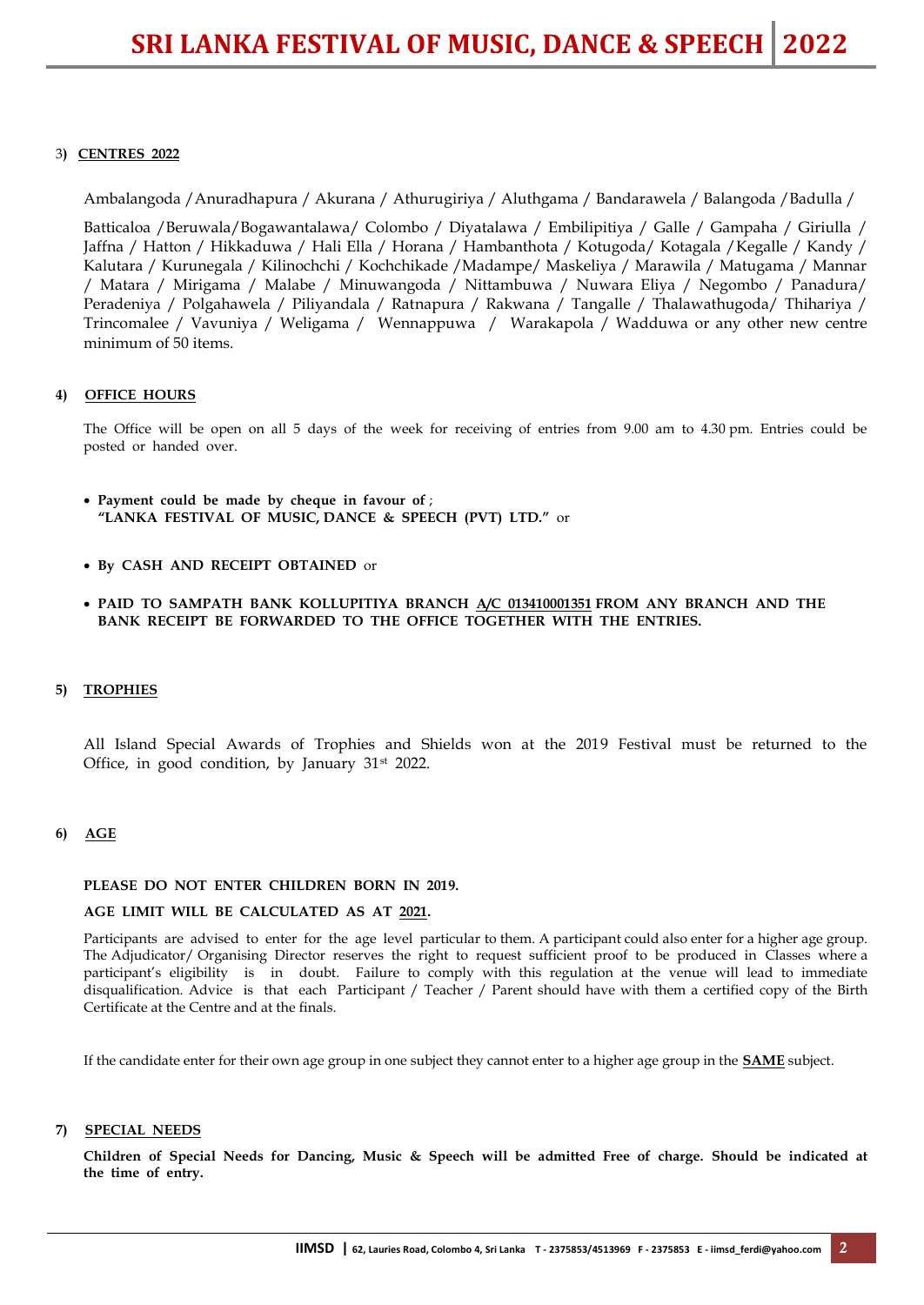### **8) PERFORMANCE ( ABSENCE / LATE )**

**.** 

- **PUNCTUALITY : Participants must be present 30 minutes before the scheduled time. Late comers risk disqualification. Performers must present themselves when called upon and appear on stage in the correct order.**
- **UNDER NO CIRCUMSTANCES WILL A PARTICIPANT BE ADMITTED TO THE AUDITORIUM 15 MINUTES AFTER COMMENCEMENT OF COMPETITION.THIS WILL BE STRICTLY ENFORCED.**
- **Once a Participant has been allocated a date and time, these CANNOT, under any circumstances, be changed.**
- **Those who are late within 15 minutes after commencement and have missed their turn will not be offered another place but they could perform at the discretion of the adjudicator and will receive only a report without a mark & a certificate of participation. Or they could compete at the higher age group if available.**
- **Competitors cannot perform the same piece a 2nd time even in a different age group or subject.**
- **Performers should introduce their piece slowly and audibly before performing. Please do NOT curtsey. A short bow is sufficient.**

# **10) OWN CHOICE - MUSIC / SPEECH & DRAMA**

- **Piano Own Choice selection of own choice should be ONE piece only (other than Recital Class) of the similar standard as set work or advanced. Not an arrangement. Not an Examination piece from the CURRENT syllabus.**
- **Piano Examination Selection Performance should be from ORIGINAL EXAMINATION BOOKS of the CURRENT syllabus, of any local or foreign syllabus, and NOT pieces taken from ALTERNATIVE repertoire.**
- **Electronic Keyboard Examination Selection Performance should be from ORIGINAL EXAMINATION BOOKS of the CURRENT syllabus, of any local or foreign syllabus, and NOT pieces taken from ALTERNATIVE repertoire.**
- **Speech & Drama Examination Selection Performance should be from the CURRENT IIMSD syllabus.**
- **Other than for Set Work, in all other classes a clear copy of the competitors selected work together with the title, composer/author must be provided to the adjudicator at the festival. Failure to do so may result in being disqualified.**
- **Copy of the piece performed should be provided to the Adjudicator for ALL OWN CHOICE & EXAMINATION SELECTION CLASSES. Piece should be PRINTED OR CLEARLY WRITTEN ON A A4 PAPER AND NOT PASTED ON A FILE OR LAMINATED. The number should be written clearly on the top right hand side.**
- **PIECES NAMED AS SET WORK OF ANY AGE CANNOT BE PERFORMED AS AN OWN CHOICE CLASS. If selected the participant will be disqualified. No Nursery Rhymes for Age 5 years upwards. Please do not sing nursery rhymes.**
- Teachers are advised to take own choice poems from a choice of selection of poems for ages 3yrs 6yrs available in the office in order to maintain a standard.
- A new class for Poems from the IIMSD Examination Syllabus is introduced.
- The adjudicator will take into consideration the artistic merit of the Own Choice Piece and its suitability to the performer and age group.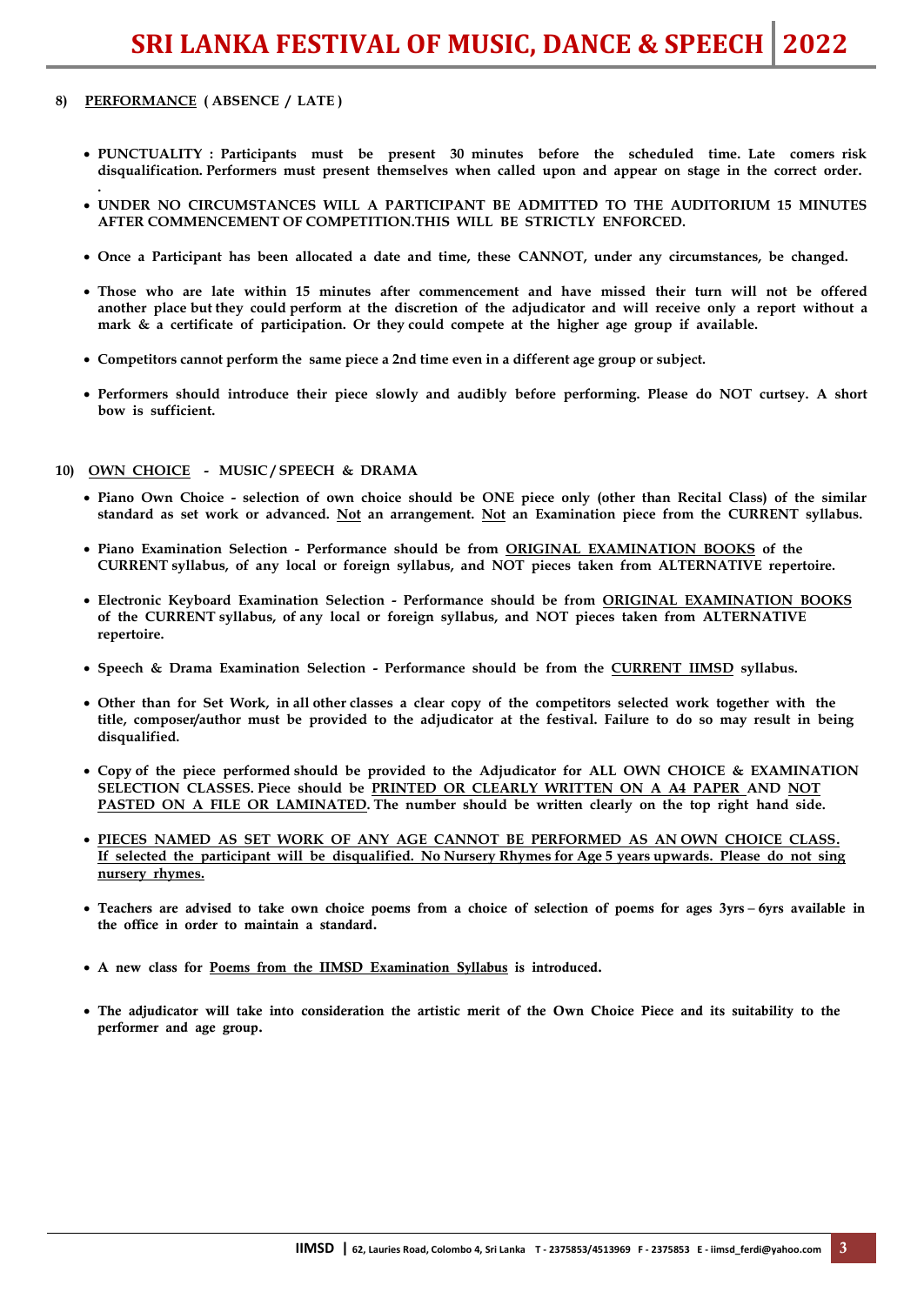# **11) TIME LIMIT**

- Time limit: Adjudicator will take into consideration the allocated time. The stated time limit need NOT be utilized fully unless for TV and Radio News Reading.
- T.V.News reading /Radio News Reading: Time Limit is a Time Slot and therefore the full time given should be utilized. However if the time limit is less or more marks will be deducted at the adjudicator's discretion.
- **TIME LIMITS WILL BE STRICTLY ADHERED TO. If the time exceeds, 1 5 marks will be deducted according to the discretion of the adjudicator at the centre. This will be indicated in the report.**
- **If at the Finals the allotted time has been exceeded or less in TV or Radio News Reading the table steward will inform the adjudicator and the candidates/performance will not be considered for the award.**
- **Times will be checked from the first note, word, or first movement of the dances.**

#### **12) SET WORK**

- **Set Work for PIANO will be posted on request.**
- **Set Work for SPEECH & DRAMA will be posted with the syllabus.**

#### 13) DANCING

Western & Oriental, National & Folk dances. Costumes essential. We have introduced **School Drill to Music**.

#### **14) CERTIFICATES & RESULTS REPORTS**

All candidates will receive Certificate of Outstanding, Distinction, Commended, Merit, Moderate, Fair and Participation which will be awarded as follows

**90 + or Outstanding "An exceptional performance, both technically and artistically "**

- **87 – 89 Distinction "An excellent performance technically and artistically "**
- **85 – 86 Commended "A convincing performance technically and artistically "**
- **81 – 84 Merit "A capable performance showing some artistic appreciation and / or technical ability "**
- **78 – 80 Moderate "A performance showing development of technique and / or communication "**
- **75 – 77 Fair "A performance limited in its communication "**

**No Mark- Participation : An incomplete performance, wrong item presented, not upto standard, late attendance.**

#### **15) AWARDS**

**GOLD, SILVER & BRONZE MEDALS WILL BE AWARDED AT EACH CENTRE FOR EVERY AGE GROUP &SUBJECT.**

The right isreserved not to award any place medal or trophy when, in the adjudicator's opinion the standard of performance is not enough to merit such an award.

**85 marks & over will be awarded GOLD MEDAL 81 - 84 marks will be awarded SILVER MEDAL 78 - 80 marks will be awarded BRONZE MEDAL 75 - 77 marks will be awarded a BADGE No Mark- Will be awarded only a certificate of Participation**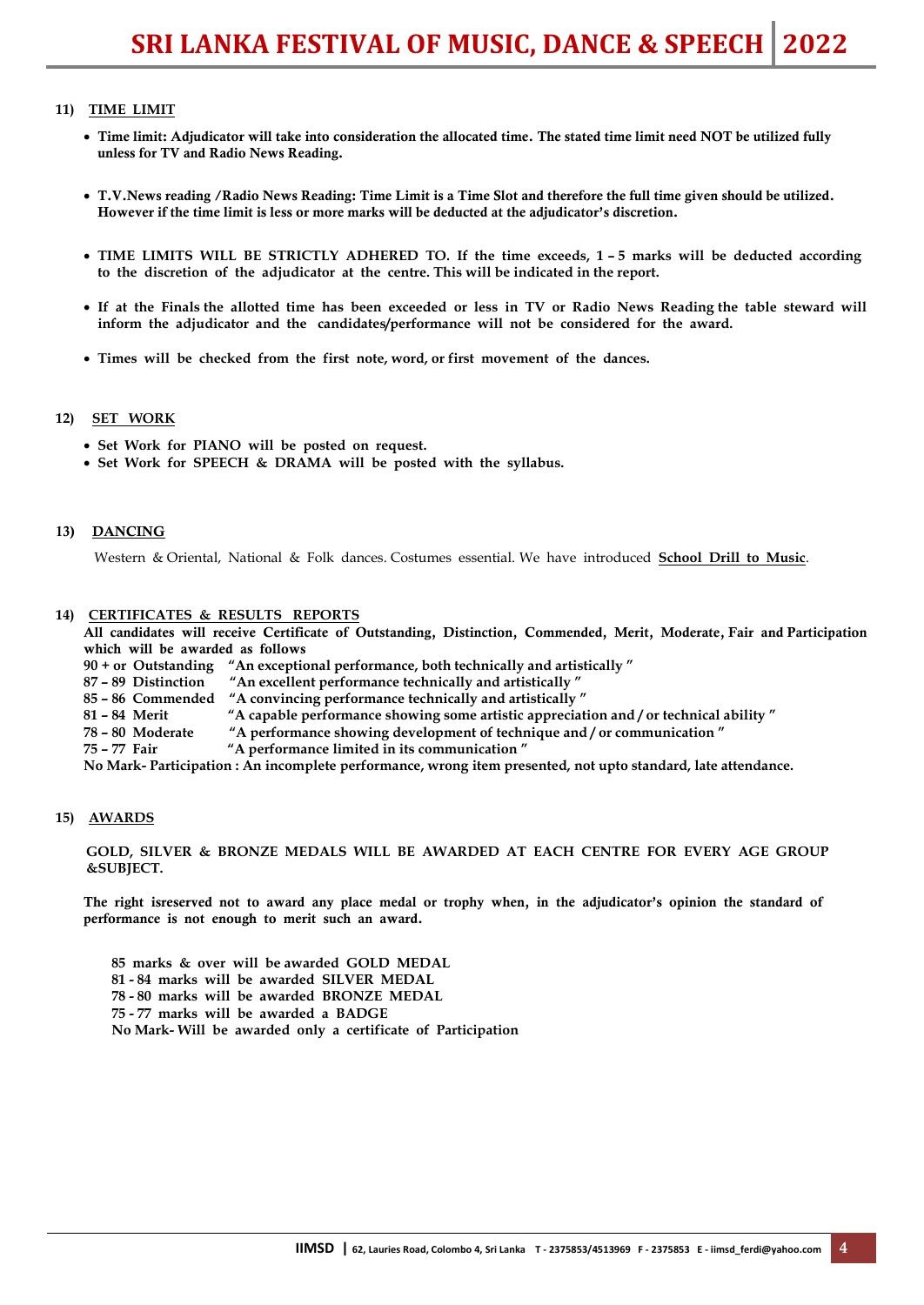### **16) a) ALL ISLAND FINALS – SELECTION**

- **90+ or Outstanding – All competitors receiving a mark of 90 and over will only Perform and not compete.**
- **87-89 Distinction – All competitors receiving a Distinction mark will be eligible to compete with all finalists of all Centres.**
- **If the highest mark is 85 - 86 Commended – The candidate receiving the higher commended mark of 85 – 86 will be selected to compete with all finalists of all centres.**

#### **b) ALL ISLAND FINALS – TROPHIES & CERTIFICATES**

**The finalists selected will compete and the Winner/Winners will receive the All Island Trophy and Certificate. All other competitors will receive a Finalist Certificate and a Trophy.**

**Uncontested Finalist (only competitor in the particular subject/age) and Outstanding Performers, if not up to standard will NOT receive the All Island Trophy but will receive a Finalist Certificate.**

**Please note: Anyone who does not perform/compete at the All Island Finals will not receive any Trophy or Certificate.**

**The certified copy of the Birth Certificate should be with the Participant/Teacher/Parent at all times at the Finals.**

**17) SPECIAL AWARDS - as stated on following pages ;** 

**Music - pgs 32 to 34 / Speech & Drama - pgs 43 to 45 / Dance - pg 51**

#### **18) TEACHER AWARDS / CERTIFICATE -**

- **The highest number of entries and the highest number of Gold medals received by a single teacher in Music, Dance, Speech & Drama at any ONE Centre and not combined Centres will receive a Certificate & Award. A minimum of 25 Items should be submitted to receive this Certificate & Award. A combination of 2 or more participants in a performance will be considered as ONE Gold Medal.**
- All teachers entering candidates for the Festival will receive a 'Certificate'.
- **19) COSTUMES** Suitable costumes are necessary only for Drama & Dance.

#### **20) RECORDED MUSIC**

- Competitors must bring their **own CD and player** clearly marked and SET READY FOR PLAYING (**ONE CD PER DANCE**) as timing will commence immediately as the FIRST SOUND is emitted at the respective centres.
- NO RESPONSIBILITY will be ACCEPTED FOR INCORRECT PLAYING OF TAPES EXCEPT IN THE EVENT OF EQUIPMENT FAILURE.
- Sound will be provided ONLY for the Finals in Colombo.

#### **21) INDIVIDUAL FLASH PHOTOGRAPHY, VIDEO AND AUDIO RECORDING IS PROHIBITED DURING ALL PERFORMANCES. TEACHERS PLEASE INFORM PARENTS.**

- **An Official Photographer will be available at the Colombo centre who will photograph only the candidates receiving awards after the programme. Please meet the photographer to make own arrangements at the centre.**
- **In centres Out of Colombo the teacher could make their own arrangement for a photographer. Please DO NOT pay more than Rs. 200/= for a photograph. If you do, please do not complain to us. If you need OUR OFFICIAL photographer. please contact Athula Edirisinghe - 0710358389 / 0382240890 and not any other who says "Official Photographer".**